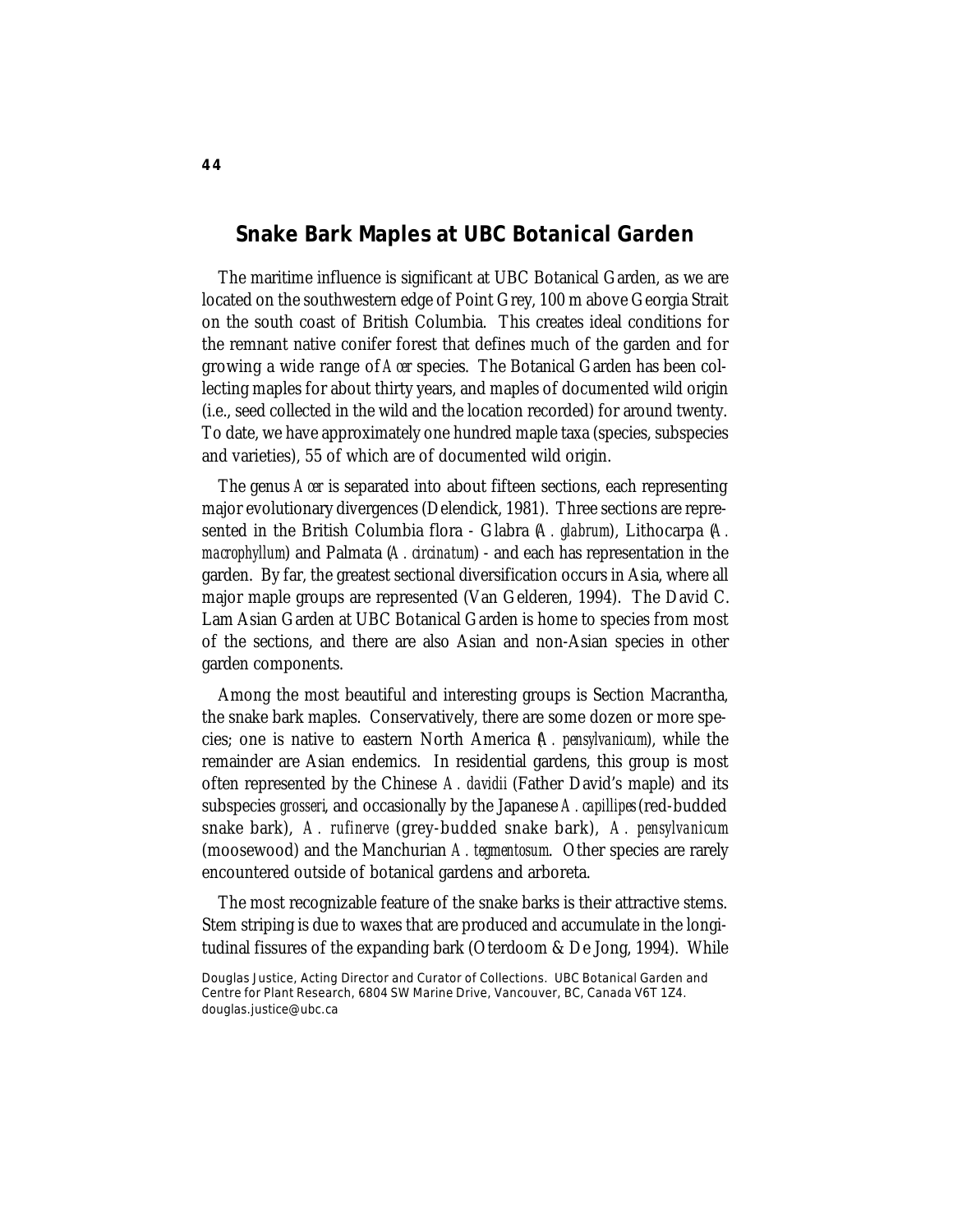### **Davidsonia 13:3 45**

the most common species exhibit strikingly striped stems, not all species do. To complicate matters, a few maples belonging to other groups have striped bark, particularly in youth; e.g., some forms of *A. stachyophyllum* (Section Glabra). Throughout the snake bark group, leaves are generally not very maple-like - i.e., in the sense of the "typical" maple leaf shape. They vary from unlobed to three- or five-lobed, mostly with a prominent central lobe. In some species, juvenile leaves are often significantly bigger than the adult leaves, and developmentally and seasonally heterophyllous leaves (i.e., leaves of different shape produced at different times) are not uncommon (Figure 1). Winter buds are the most reliable feature for positive identification of the group, as they are conspicuously stalked, with two pairs of valvate bud scales (Figure 2).

Bark striping is perhaps most developed in *A. davidii*, where stripes can be of varying thickness and whiteness, and are usually paired with streaks of dark green and/or wine red on a green or olive green background. This characteristic appears to be geographically related (in the UBC collection, red streaks are evident only on accessions from southern locales), but the correlation requires further investigation. On most species, the most obvious stripes occur on young shoots and gradually disappear as the outer bark becomes increasingly corky on older stems. An intermediate stage between visible stripes and their gradual obliteration by cork is sometimes seen (Figure 4), and this has been described as the "diamond bark" pattern (which both the grey- and red-budded snake barks commonly exhibit). Some stem shading is usually necessary to prolong the life of both bark stripes and the photosynthetic capacity of the stems, although this varies considerably between species and among individuals. For example, one much admired *A. davidii* in the David C. Lam Asian Garden is well over 25 years old and still has a striking green stem and clean white stripes to the ground. In contrast, no amount of shade prevents the disappearance of stripes on *A. tschonoskii* subsp. *koreanum* (Korean butterfly maple), whose beautiful white stripes on red are retained only on shoots younger than about four years old.

The Botanical Garden's collection of snake barks would be considered reasonably complete by most standards, with 15 of the possible 21 taxa currently recognized in the literature represented. The two Taiwanese species, *A. caudatifolium* Hayata (Figure 3) and *A. rubescens* Hayata (Figure 5), are both represented by documented, wild collected accessions. Both are rare in gar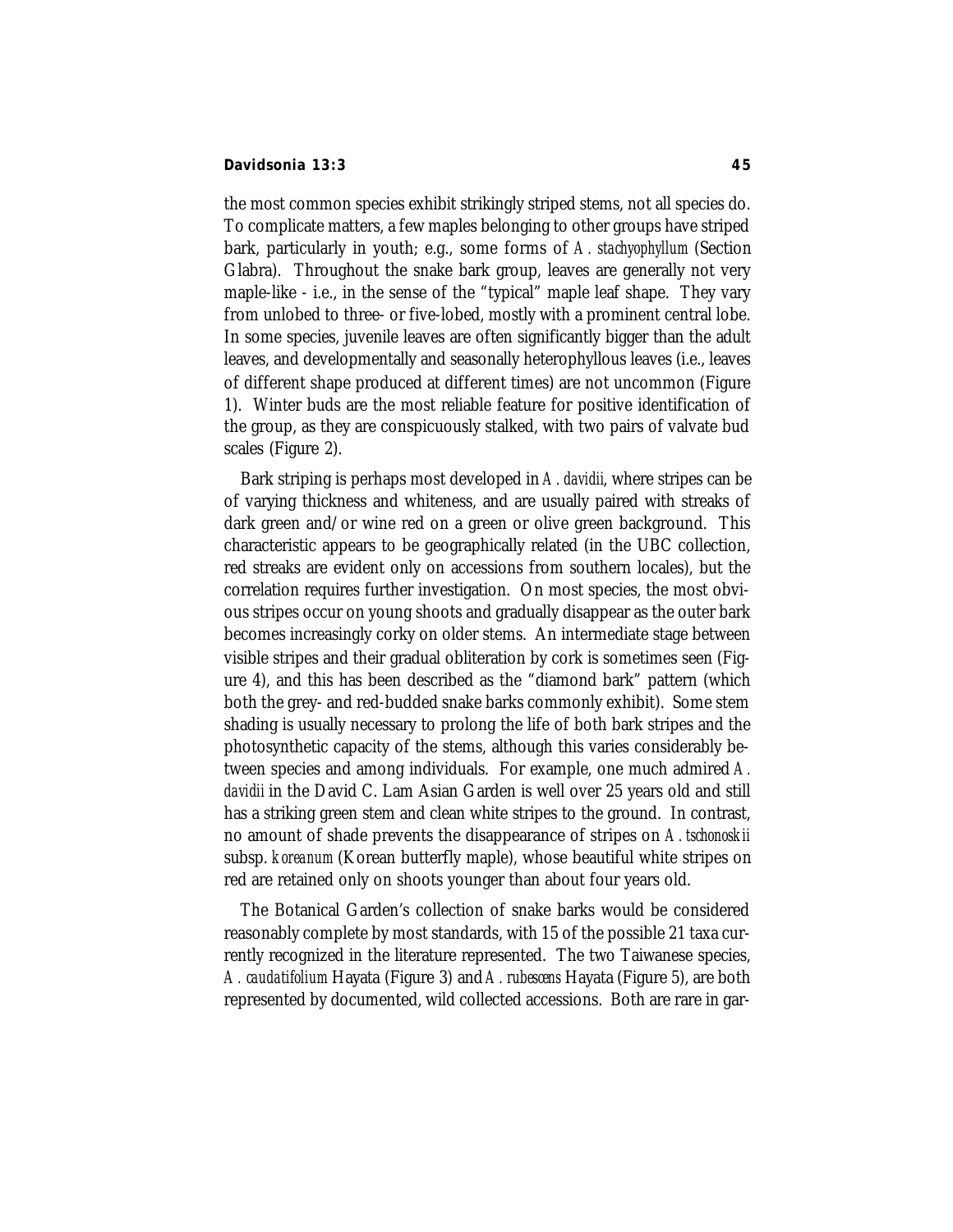dens. Their names are confused in the literature with the names *A. morrisonense* Hayata and *A. kawakamii* Koidzumi (both are synonyms of *A. caudatifolium*), and *A. morrisonense* Li (a synonym of *A. rubescens*). To make matters worse, an interesting plant in the collection came to us from a reputable Oregon nursery mislabelled *A. morrisonense*; in reality, *A. tegmentosum* - a species not native to Taiwan. The three are very different species and easily distinguished: *A. caudatifolium* has sea green, willowy branches that are faintly striped, and birch-like leaves with long, slender drip tips (hence the epithet *caudatifolium cauda'ta*- means having a tail). *Acer rubescens* is a more open tree, with white striped, green stems and red twigs and petioles, and coaster-sized, lustrous, five-lobed juvenile leaves—the tips of each lobe abruptly attenuated and spreading. *Acer tegmentosum* (Figure 6) is notable for its startlingly chalky white stripes on blue-green waxy stems, and large three- to five-lobed leaves.

Despite the great distance between their respective habitats, *A. pensylvanicum* and *A. tegmentosum* are thought to be closely related. They share a number of similarities, including floral and vegetative morphologies, and are probably the hardiest species in the section. Unfortunately, UBC Botanical Garden does not currently have collections of *A. pensylvanicum* with which to make direct comparisons<sup>1</sup>. This will be remedied in the future, however, as there are plans to develop a **Carolinian Forest Garden** on the undeveloped hillside area north of Marine Drive, where significant collections of eastern North American species, such as maples, rhododendrons and magnolias, can be planted. The Carolinian Forest Garden will provide a showcase for these and other important plant groups whose species are shared between eastern North America and east Asia.

One hybrid snake bark maple, *A.* × *conspicuum* 'Silver Vein' (*A. pensylvanicum* 'Erythrocladum' × *A. davidii* 'George Forrest') can be seen in the Winter Garden. This cultivar is much celebrated for its excellent bark striping and vivid red new shoots, but despite its introduction more than forty years ago, it is not well known. Cultivar snake barks are more common in Europe and especially the United Kingdom, where a number are available in the trade; most of these are selections of *A. davidii*. In gardens there (and probably nurseries, as well), many supposed cultivars are unfortunately merely seedlings of said cultivars. Oddly, only a single *A. davidii* cultivar is regularly offered locally. This is the cultivar 'Serpentine', which, although somewhat more tender than most, is exceedingly attractive, with white-striped red and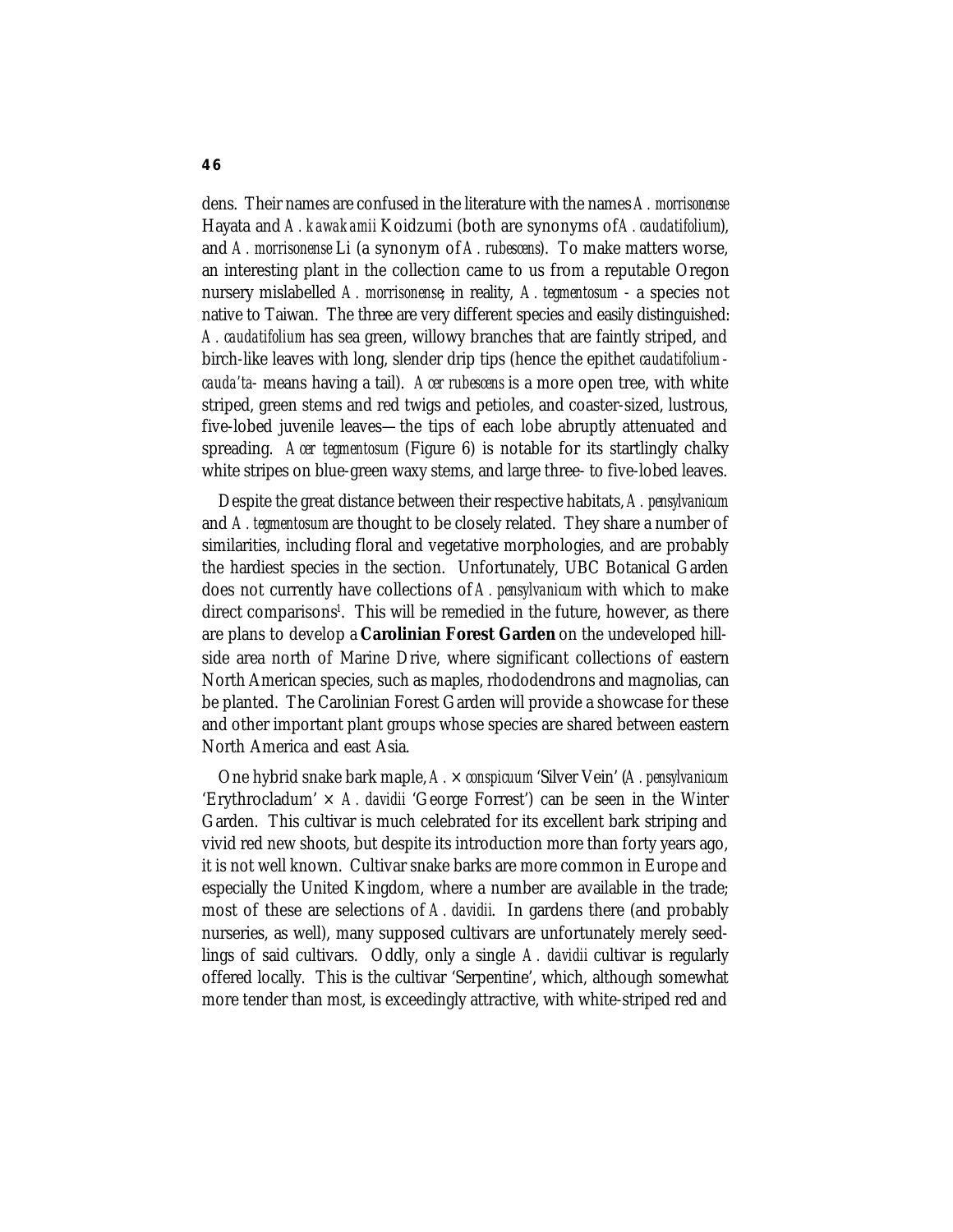### **Davidsonia 13:3 47**

green stems, red shoots and petioles, and small leaves. The Botanical Garden has a total of nine *A. davidii* accessions, including one from seed collected in Sichuan, China, that is similar to 'Serpentine'. The remaining *A. davidii* accessions are distinct, either in bark colour or leaf shape.

The Japanese species include *A. capillipes* (red-budded snake bark), *A. rufinerve* (grey-budded snake bark), *A. crataegifolium* (hawthorn or uri maple), *A. tschonoskii* (butterfly maple), *A. micranthum* (small-flowered maple) and *A. morifolium* (mulberry maple). Many of these species are represented at UBC by nursery-sourced plants. *Acer capillipes* is fairly common around Vancouver, thanks in part to the ease with which this species is grown from seed and to local nurseries that for years sold it as *A. davidii*. Despite the confusion, the two are easily distinguished on the basis of leaf shape alone. The grey- is somewhat similar to the red-budded snake bark, though the backs of *A. rufinerve* leaves have rusty hairs on the veins (Figure 7) and the young shoots are covered with a blue, waxy bloom. For some years, Dutch nursery stock of *A. rufinerve* arrived in Vancouver as *A. grosseri* (*A. davidii* subsp. *grosseri* is a particularly beautiful and much sought after snake bark).

Hawthorn maples have faintly striped stems and sport very small leaves, mostly of a shape reminiscent of *Crataegus* (hawthorn) or *Malus fusca* (Pacific crabapple). Never more than a small tree or large shrub, this tidy species deserves to be better known. Even less well known is *A. morifolium*, a poorly described species that may well be an anomalous form of *A. capillipes*. The botanical garden has a number of plants from seed collected recently on the Japanese island of Yakushima. It is premature to describe such juvenile plants, but at this age these maples look very much like young *A. rubescens*.

Of all the species, *A. tschonoskii* and *A. micranthum* look least like other snake bark maples. They are shrubs or small trees on a scale with hawthorn maple, but more spreading and vase-like in habit. Their stems are mostly light grey-brown (except the youngest growth), their leaves broad, deeply three- to five-lobed and coarsely serrated. *Acer micranthum* is the smaller of the pair, with slender drooping stems and tiny leaves. In the Asian Garden, our single individual of small-flowered maple is well hidden atop an ancient stump behind a large *A. mandschuricum* (Section Trifoliata). Our collection of butterfly maples is more numerous - with a number of wild collections from Korea and China - although we have none from Japan, to date. UBC's accessions are of the subspecies *koreanum* (also known as var. *rubripes*), which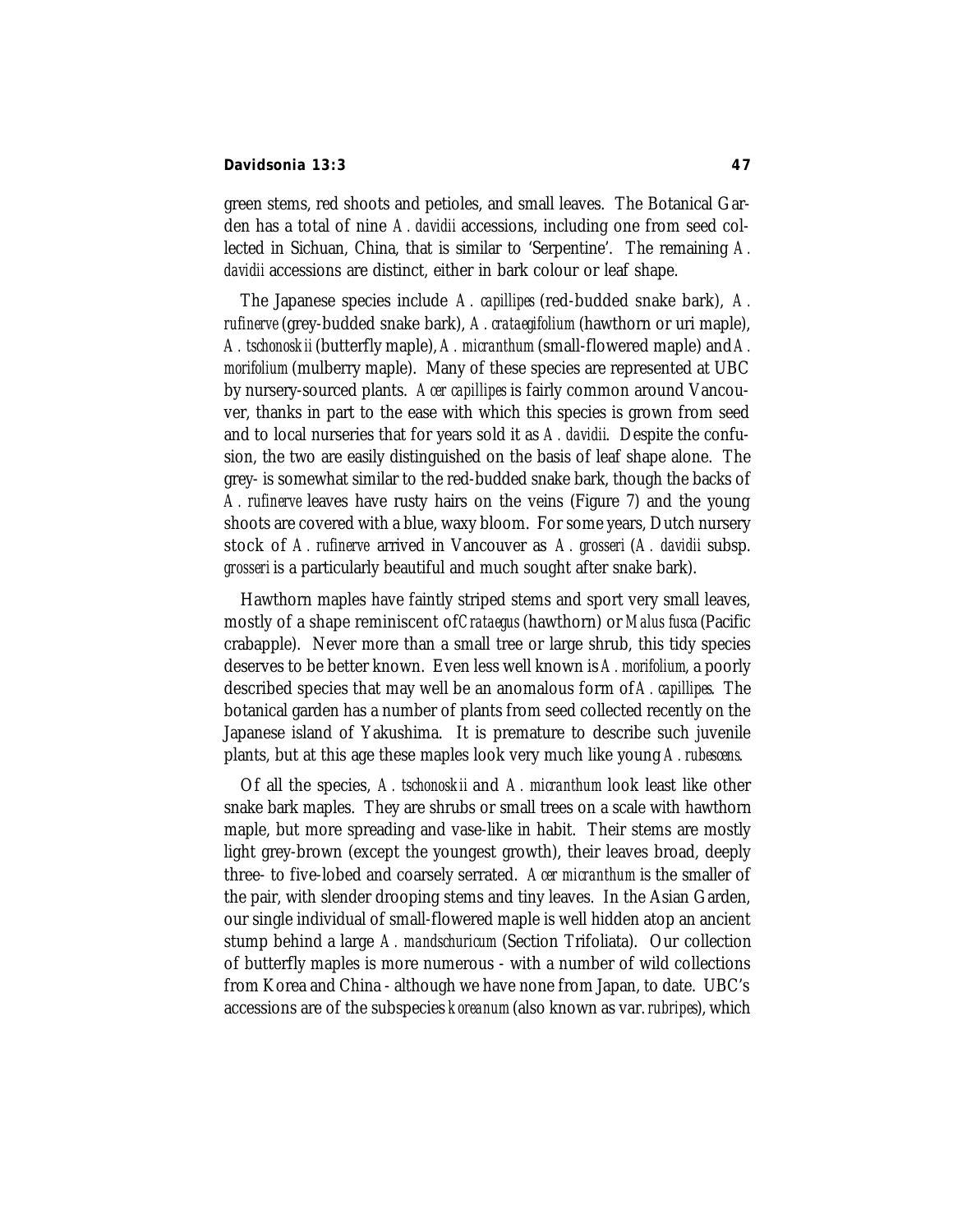exhibits more brilliant red new growth than subsp. *tchonoskii*, the typical form.

The most interesting and problematic of the snake barks is the *A. pectinatum* complex, an assemblage that presumably represents a closely related, intergrading series of species (or subspecies) and forms from central China to the Himalayas and Vietnam. It includes the following subspecies: *forrestii* (Figure 8) (west China and Myanmar), *taronense* (back cover) (west China, Myanmar and Vietnam), *pectinatum* (Figure 9) (Himalayas from Nepal to Myanmar), *laxiflorum* (Figure 10) (west China), and *maximowiczii* (Figure 1) (northwest China)<sup>2</sup>. Many are beautiful and make excellent subjects for smaller gardens, but there is often uncertainty regarding their correct identification. This can be explained by the prevalence of nursery-sourced plants under these names, which are often grown from garden-collected (hence, potentially hybrid) seed. Another source of confusion is the similarity of the taxa themselves; in some taxa the differences appear to be of degree, rather than of character. There are currently ten documented wild accessions of this group in the Asian Garden. It is probably premature to give them more than provisional names, as some of the accessions are still exhibiting strictly juvenile foliage, which may change significantly as they mature.

The Botanical Garden continues to acquire wild origin maples and to test the hardiness limits of species that are rare in cultivation. We await the availability of the western Himalayan *A. sikkimense* and its subspecies *metcalfii*, for example. Other Asian snake barks missing from the collection include *A. davidii* subsp. *grosseri* (north and central China), *A. laisuense* (northwestern Sichuan) and *A. tschonoskii* subsp. *tschonoskii* (Japan). Completing the collection of snake barks is one of the garden's goals; however, its completion isn't seen as an end in itself. UBC Botanical Garden and Centre for Plant Research will be able to make more significant contributions to knowledge of this group when the entire geographical range is considered and the full extent of variation can be studied. This necessitates an expansion of the collection of snake barks to multiple collections of known wild origin for all of the species we can accumulate and grow. Beyond the scientific benefits, we can look forward to new introductions of these beautiful plants to cultivation and an even greater visitor experience at the garden.

<sup>1</sup> There are specimens of nursery-sourced A. pensylvanicumon the UBC campus. 2 Geographic ranges are approximate. The literature is often contradictory on ranges of maple taxa.

**48**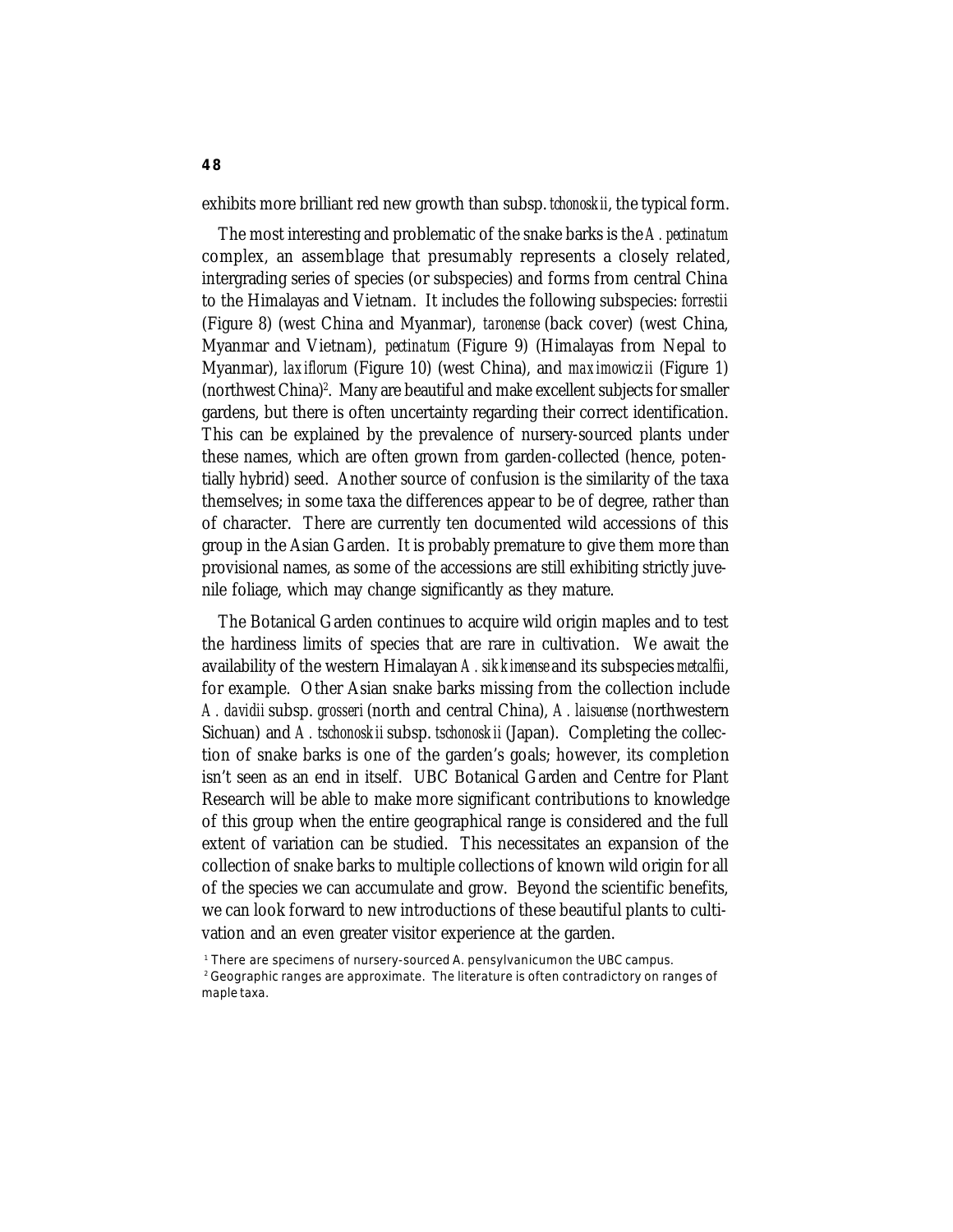### **Appendix:** *Acer* **Section Macrantha at UBC Botanical Garden**

Names below are currently accepted species according to the Royal Horticultural Society. Following each name is the geographic distribution, or if wild source seed, the collector number and approximate collection locality, and finally, the UBC Botanical Garden accession (unique accession number

- source code - date of accession). *A. capillipes* (Japan) 012825-0317-1976 *A. capillipes* (Japan) 015357-0104-1978 *A. caudatifolium* ETOT 0054 (near Chiayang, Taiwan) 030832-0049-1993 *A. caudatifolium* ETOT 0021 (2220 m, Taichung, Taiwan) 030852-0049-1993 *A. crataegifolium* WH 0737 (Japan) 027412-0545-1988 *A. crataegifolium* WH 0908 (Japan) 027467-0545-1988 *A. davidii* (central China) 015359-0104-1978 *A. davidii* SABE 0517 (1300m, Hubei) 022937-0083-1982 *A. davidii* SABE 0536 (1000m, Hubei) 022938-0083-1983 *A. davidii* SABE 0679 (Quijiaping, Hubei) 022939-0083-1982 *A. davidii* APW 0074 (1050m, Guizhou) 031585-0413-1995 *A. davidii* APW 0071 (1020m, Guizhou) 031659-0413-1995 *A. davidii* SICH 0630 (Minya Konka, Sichuan) 030257-0571-1992 *A. davidii* 'Ernest Wilson' 025258-0538-1986 *A. micranthum* (Japan) 017988-0317-1979 *A. morifolium* YUKAWA 99-74 (Yakushima, Japan) 035507-5051-2000 *A. pectinatum* subsp.*forrestii* SEH 68 (China) 035480-0166-2000 *A. pectinatum* subsp.*forrestii* HM 1500 (China) 026482-0497-1988 *A. pectinatum* subsp. *forrestii* SICH 1245 (2800m, Sichuan) 030849-0571-1993 *A. pectinatum* subsp. *forrestii* SICH 1389 (3505m, Sichuan) 032171-0571-1995 *A. pectinatum* subsp. *forrestii* SICH 1461 (2750m, Sichuan) 032172-0571-1995 *A. pectinatum* subsp. *laxiflorum* SICH 0025 (2320m, Sichuan) 028860-0571-1990 *A. pectinatum* subsp. *maximowiczii*SICH 0200(2640m, Sichuan) 029054-0571-1990 *A. pectinatum* subsp. *maximowiczii* (northwest China) 000482-0050-1969 *A. pectinatum* subsp. *pectinatum* KR 1240 (Bhutan) 027416-0523-1987 *A. pectinatum* subsp. *taronense* KR 2680 (3150m, Yunnan) 031586-0523-1994 *A. pectinatum* subsp. *taronense* KR 3976 (3275m, Yunnan ) 033874-0523-1997 *A. rubescens* ETOT 158(Taiwan) 030912-0049-1993 *A. rubescens* Taiwan BG (2420m, Taiwan) 034576-0463-1998 *A. rufinerve* (Japan) 017987-0055-1979 *A. tegmentosum* (Manchuria, Russia) 024614-0420-1985 *A. tegmentosum* CBS 0016 (Changbaishan, Jilin) 034831-0626-1997 *A. tschonoskii* subsp. *koreanum* Kwanak Arb (Mt. Kwanak, South Korea) 021090-0386- 1981 *A. tschonoskii* subsp. *koreanum* Chollipo Arb (Mt. Odae, 750m, South Korea) 031704-

0348-1991

*A. tschonoskii* subsp. *koreanum* CBS 00028 (Changbaishan, Jilin) 034832-0626-1997

*A. tschonoskii* subsp. *koreanum* (South Korea) 034906-0598-1999

*A. × conspicuum* **'Silver Vein' (***A. pensylvanicum* **'Erythrocladum' ×** *A. davidii* **'George Forrest')** 022840-0013-1983